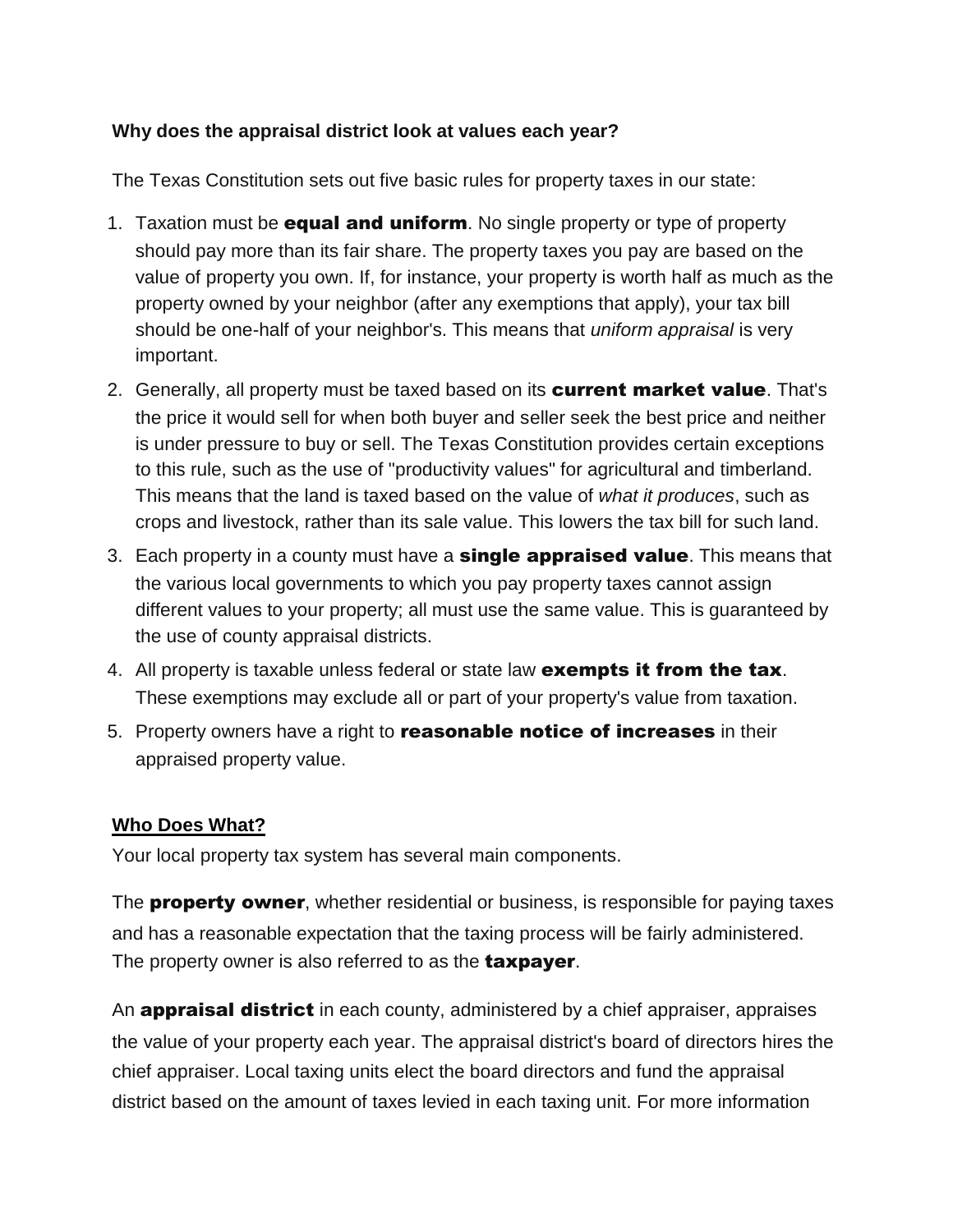about your local appraisal process, please contact your county's appraisal district. The appraisal district can answer questions about exemptions and how your appraised value was determined.

An **appraisal review board** (ARB) is a board of local citizens that hears disagreements between property owners and the appraisal district about the taxability and value of property. In counties with a population of 120,000 or more, members of the ARB are appointed by the local administrative district judge in the county in which the appraisal district is located. The board of directors appoints ARB members in all other counties. Protests concerning the appraised value of your property should be directed to your ARB. Your appraisal district can provide you with contact information for the ARB.

Local taxing units, including the school districts, counties, cities, junior colleges and special districts, decide how much money they must spend to provide public services. Property tax rates are set according to taxing unit budgets. Some taxing units have access to other revenue sources, such as a local sales tax. School districts must rely on the local property tax, in addition to state and federal funds.

In many counties, taxing units contract with the **county tax assessor-collector** to collect all property taxes due in that county. The assessor-collector then transfers the appropriate amounts to each taxing unit. Although some taxing units may contract with an appraisal district to collect their taxes, the appraisal district does not levy a property tax. For information about local taxing unit budgets and tax rates, please contact the individual school district, county, city, junior college or special district.

The role of the Comptroller's **Property Tax Assistance Division** (PTAD) is primarily limited to monitoring responsibilities. PTAD conducts a biennial Property Value Study (PVS) for each school district for state funding purposes. The PVS, an independent estimate mandated by the Texas Legislature, ensures that property values within a school district are at or near market value for equitable school funding. The Comptroller's values do not directly affect local values or property taxes, which are determined locally.

PTAD also performs Methods and Assistance Program (MAP) reviews of all appraisal districts every two years. The reviews address four issues: governance, taxpayer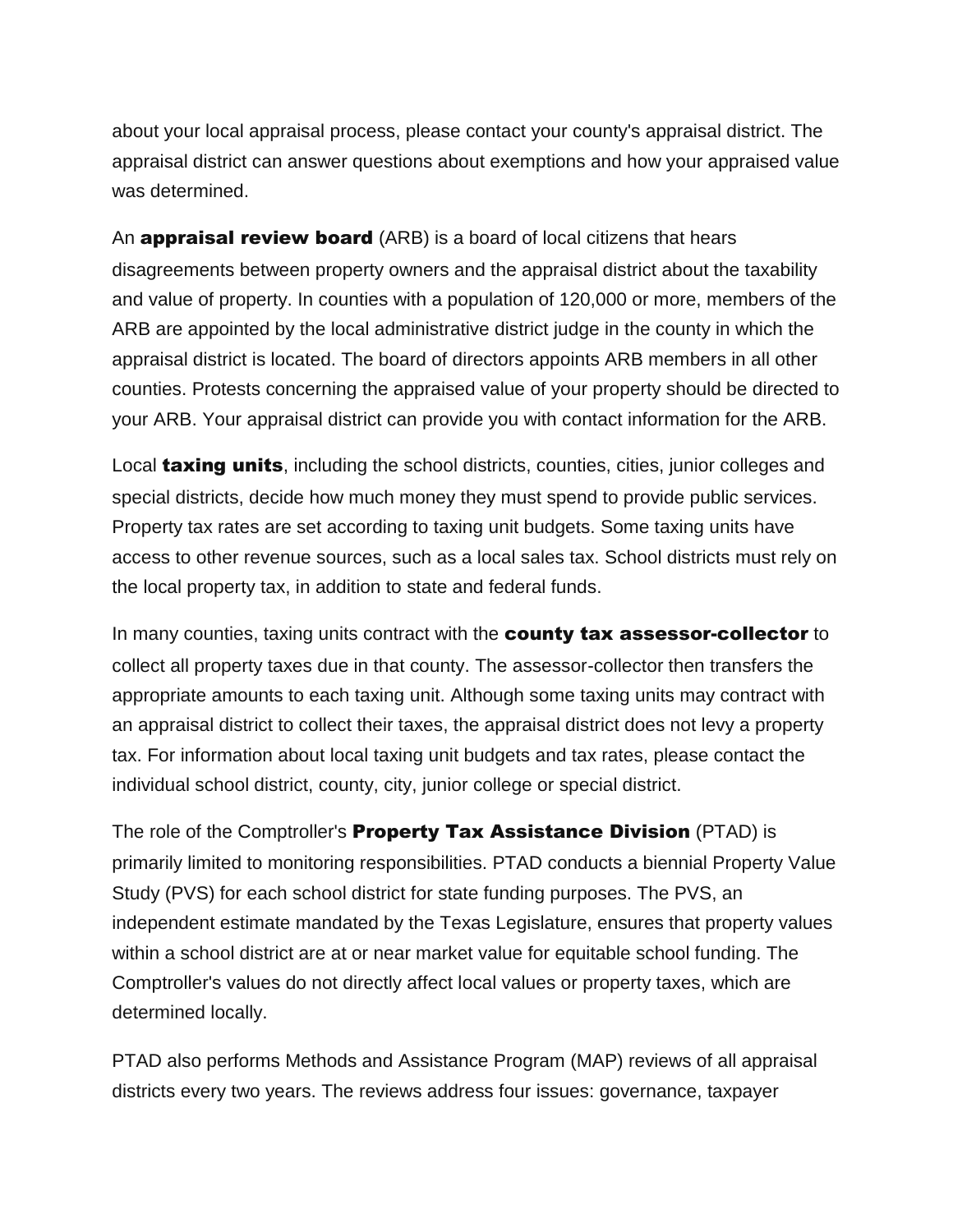assistance, operating standards and appraisal standards, procedures and methodologies. PTAD reviews approximately half of all appraisal districts each year. School districts located in counties that do not receive a MAP review in a year will be subject to a PVS in that year.

## **[What](https://comptroller.texas.gov/taxes/property-tax/basics.php#what) Do They Do?**

The Texas local property tax is just that — a *local* tax, assessed locally, collected locally and used locally.

More than 4,100 local governments in Texas — school districts, cities, counties and various special districts — collect and spend these taxes.

Several types of local governments may tax your property. Texas counties and local school districts tax *all* nonexempt property within their jurisdictions. You also may pay property taxes to a city and to special districts such as hospital, junior college or water districts.

The governing body of each of these local governments determines the amount of property taxes it wants to raise and sets its own tax rate. Many, but not all, local governments other than counties contract with their county's tax assessor-collector to collect the tax on their behalf.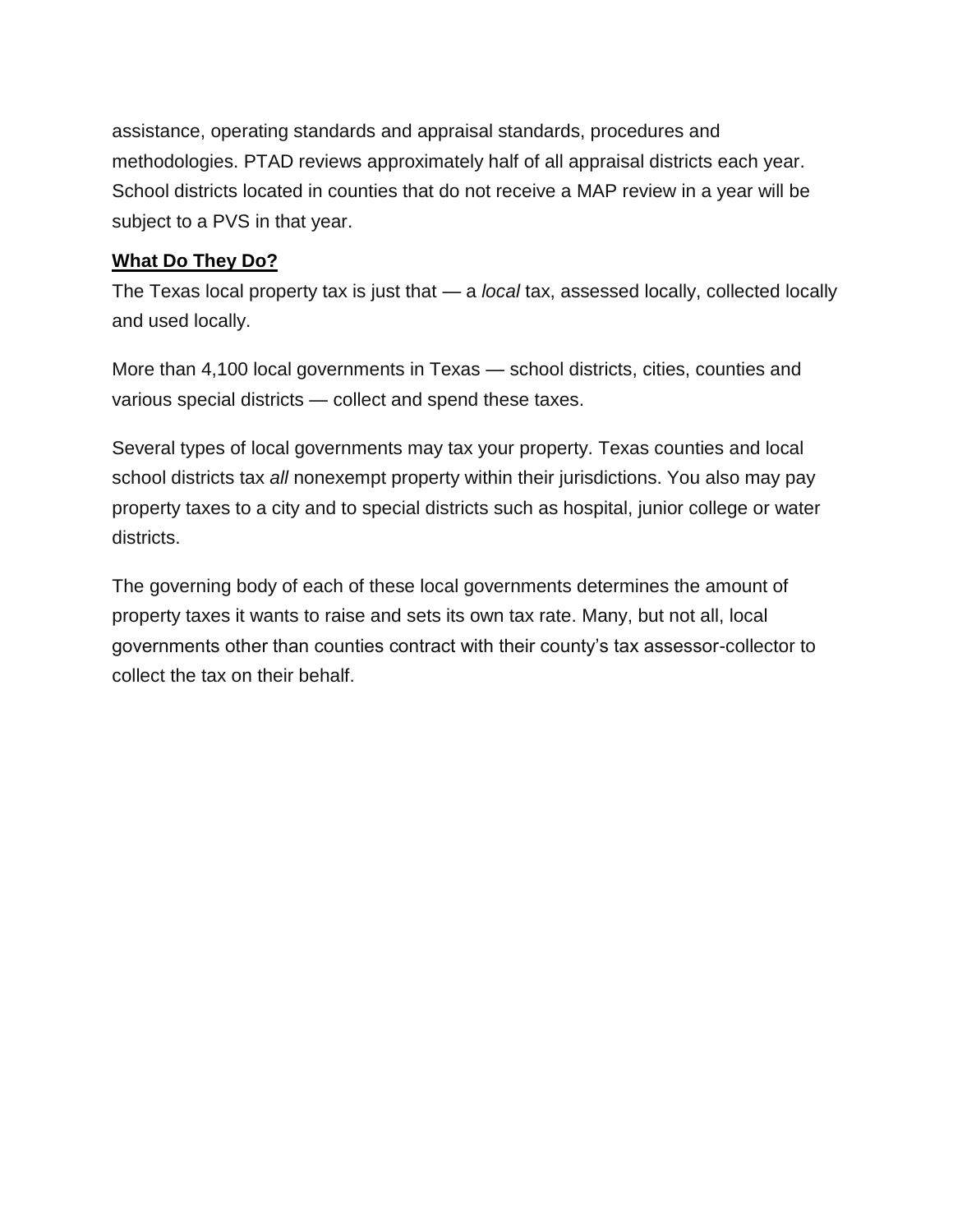#### **[When](https://comptroller.texas.gov/taxes/property-tax/basics.php#when) Do They Do It?**

The property tax process for each tax year includes a series of steps.



When the last day for performing an act falls on a Saturday, Sunday or legal holiday, Tax Code Section 1.06 designates the deadline as the next regular business day.